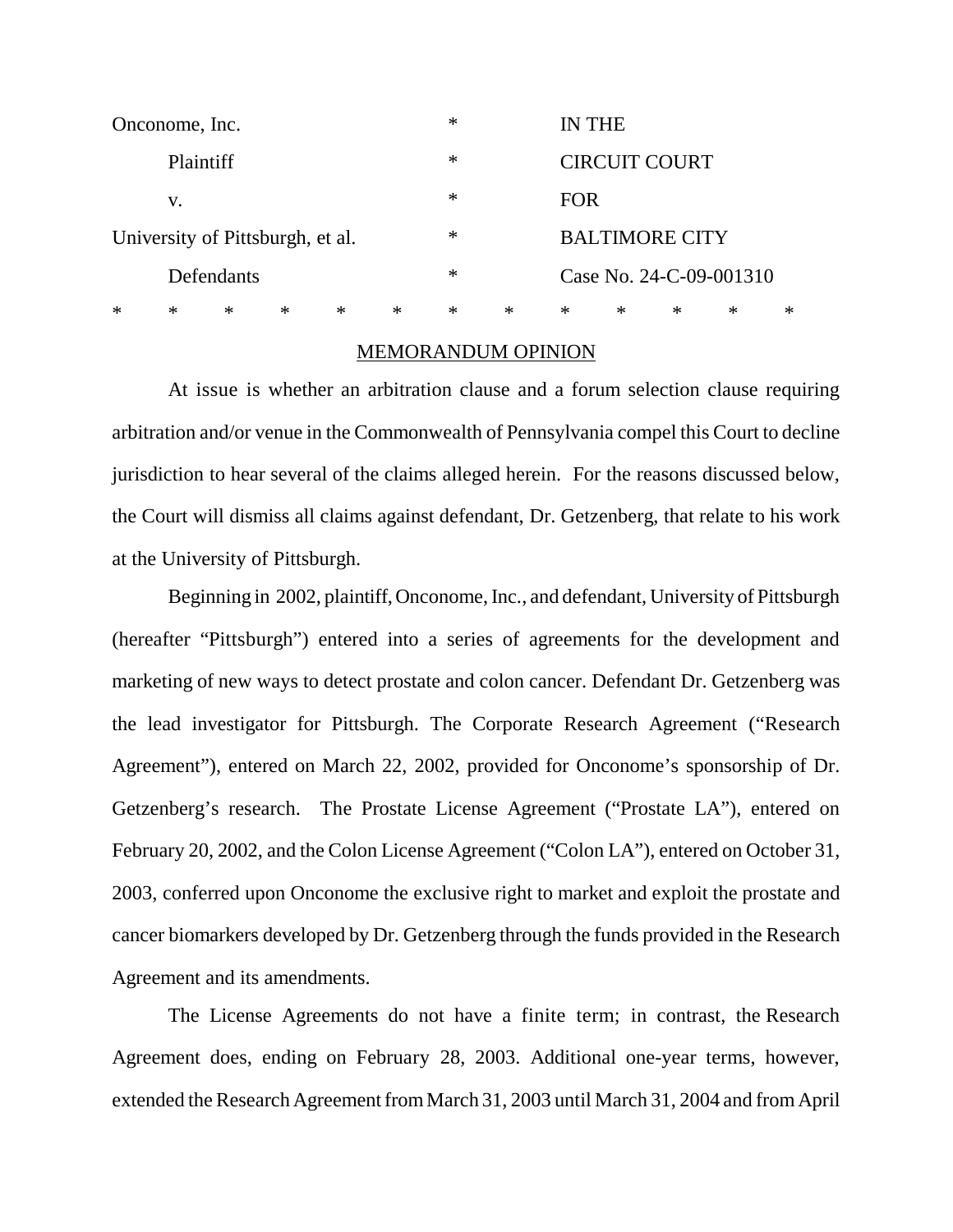1, 2004 until December 31, 2004. In 2005, Dr. Getzenberg left Pittsburgh for Johns Hopkins. Despite the change in research facilities, the research continued. On January 1, 2005, Onconome and Johns Hopkins entered into a Corporate Research Agreement ("JH Research Agreement") with a term ending on July 31, 2006, and again reauthorized the agreement from August 1, 2006 until July 31, 2007. This opinion concerns only agreements entered prior to 2005 to which Pittsburgh is a party.

Each agreement has different conflict resolution provisions. Disputes relating to the Prostate LA require mandatory arbitration in Pittsburgh, Pennsylvania for "any and all claims, disputes or controversies arising under, out of, or in connection with this License Agreement... ." The Colon LA does not require arbitration. Instead it states that venue will be in the "the Courts of Allegheny County, Pennsylvania, or if in a federal proceeding, the United States District Court for the Western District of Pennsylvania" for any "action relating to this Agreement."<sup>1</sup> The Research Agreement does not contain any language requiring arbitration or restricting venue.

On February 11, 2009, Onconome filed a complaint in the Circuit Court for Baltimore City, alleging that Dr. Getzenberg, Pittsburgh and Johns Hopkins falsified research and fraudulently induced Onconome to enter into the Research Agreements and its subsequent re-authorizations. The complaint further alleges that the defendants breached their contractual obligations pursuant to the Research Agreements. It does not, however, allege breach of either License Agreement.

Onconome's factual allegations are divided into two universes: (1) the acts of Dr.

<sup>&</sup>lt;sup>1</sup>The Prostrate LA also has the same forum selection clause for any action that is not subject to arbitration.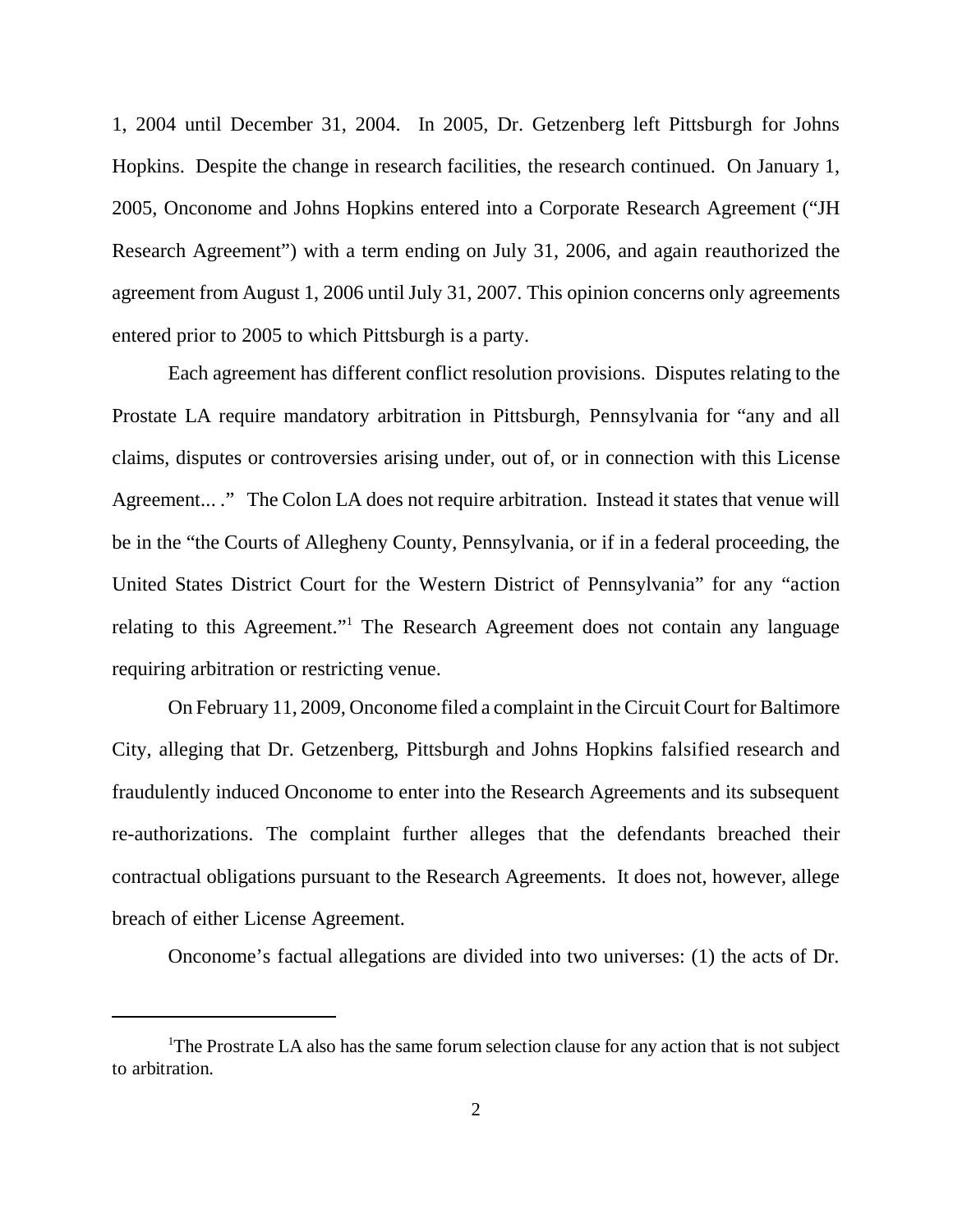Getzenberg while he was employed at Pittsburgh prior to January 1, 2005; and (2) his acts while employed at Johns Hopkins on or after January 1, 2005. This opinion concerns only the claims that arise from Dr. Getzenberg's alleged misrepresentations while he was a faculty member of Pittsburgh prior to January 1, 2005.

On April 27, 2009, Pittsburgh and Dr. Getzenberg filed a Motion to Dismiss. They argue that Onconome's decision to sue in Maryland violates the clauses under the License Agreements, which require that all related claims be resolved in Pennsylvania – either through arbitration or through litigation brought in courts in Pennsylvania. Pittsburgh also argued that there is no basis for personal jurisdiction over it. On May 22, 2009, Onconome filed an Opposition. A reply memorandum was filed by defendants on June 10, 2009.

A hearing on the Motion to Dismiss was held before the Circuit Court for Baltimore City on June 22, 2009. Finding that Maryland lacked personal jurisdiction over Pittsburgh, the Court dismissed the claim against Pittsburgh. The question that remains, therefore, is whether the Court must also dismiss the claims against Dr. Getzenberg relating to his work while he was employed by Pittsburgh.<sup>2</sup>

All of the agreements, including the Research Agreement contain an identical choice of law clause providing that the agreements ". . . . shall be construed and interpreted in accordance with the laws of the Commonwealth of Pennsylvania." Thus the question of whether this case belongs in Pennsylvania, and not in Maryland, requires the application of Pennsylvania law. Recognizing the similarities between the Federal Arbitration Act, 9 U.S.C. §§ 3-4, and the Commonwealth of Pennsylvania's Uniform Arbitration Act, 42 Pa.

<sup>&</sup>lt;sup>2</sup>At the motion hearing the Court also dismissed, with leave to amend, the claims of fraud and fraudulent inducement against Johns Hopkins.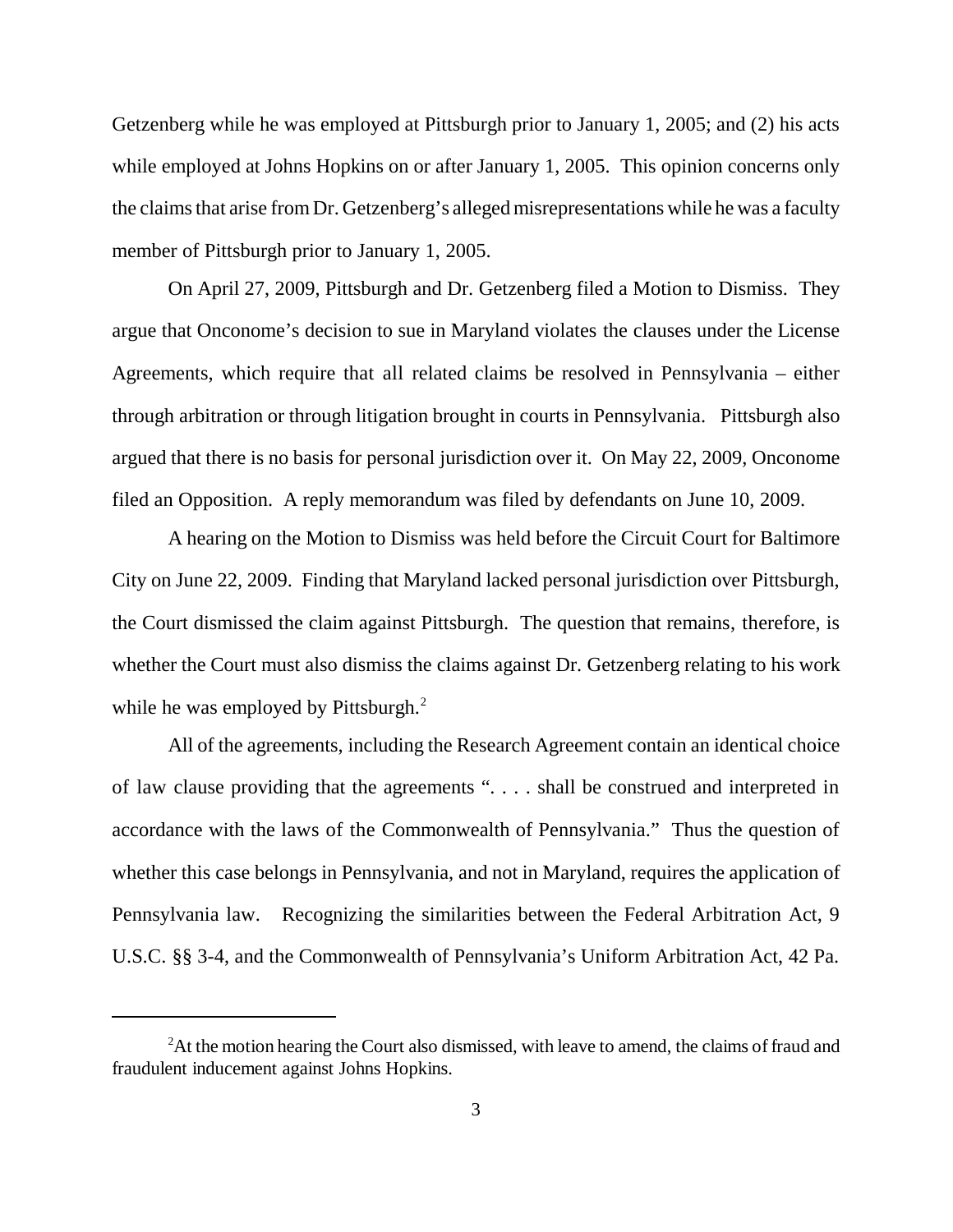C.S.A. § 7304, and that both jurisdictions "favorably recognize the settlement of disputes by arbitration[,]" the Pennsylvania courts "find the analysis of the federal courts particularly persuasive[.]" *See Langston v. National Media Corp.,* 617 A.2d 354, 357(Pa. Super. Ct. 1992). Therefore, the parties cited and the Court relies on federal case law where Pennsylvania courts have not addressed an issue.

As a preliminary matter, the Court concludes that the provisions of the License Agreements apply to Dr. Getzenberg even though he did not sign them.<sup>3</sup> A venue restricting clause is binding on a non-signatory transaction participant that is "'closely related'" to the dispute such that it becomes 'foreseeable' that it will be bound." *Hugel v. Corporation of Lloyd's,* 999 F.2d 206, 209 (7th Cir. 1993). In *American Patriot Ins. Agency, Inc. v. Mutual Risk Management, Ltd.,* the plaintiff sought to avoid a forum selection clause by joining certain non-signatoriesto the agreement. 364 F.3d 884 (7th Cir. 2004), *aff'g in relevant part,* 248 F. Supp. 2d 779 (N.D. Ill. 2003). Rejecting the plaintiff's argument, the district court enforced the forum selection clause reasoning that the "[p]laintiff cannot escape [its] contractual obligations simply by joining parties who did not sign the contract and then claiming that the forum selection clause does not apply." 248 F.Supp 2d. at 785. *See also Hodgson v. Gilmartin,* 2006 U.S. Dist. Lexis 73063, at \*13 n.14 (E.D. Pa. Sep. 18, 2006)(forum selection clause encompassed non-signatory employee defendants); *Environmental Tectonics Corp. v. Royal Thais Air Force,* 1994 U.S. Dist. LEXIS 2900, \* 15 (E.D. Pa. 1994) (noting that "non-parties may utilize a forum selection clause if such party is 'closely related'" under the standard articulated in *Hugel*).

Although Dr. Getzenberg did not sign the License Agreements he is nonetheless

<sup>&</sup>lt;sup>3</sup>In its Responsive Memorandum, Onconome does not address whether Dr. Getzenberg, as a nonsignatory transaction participant to the License Agreements, is bound by them.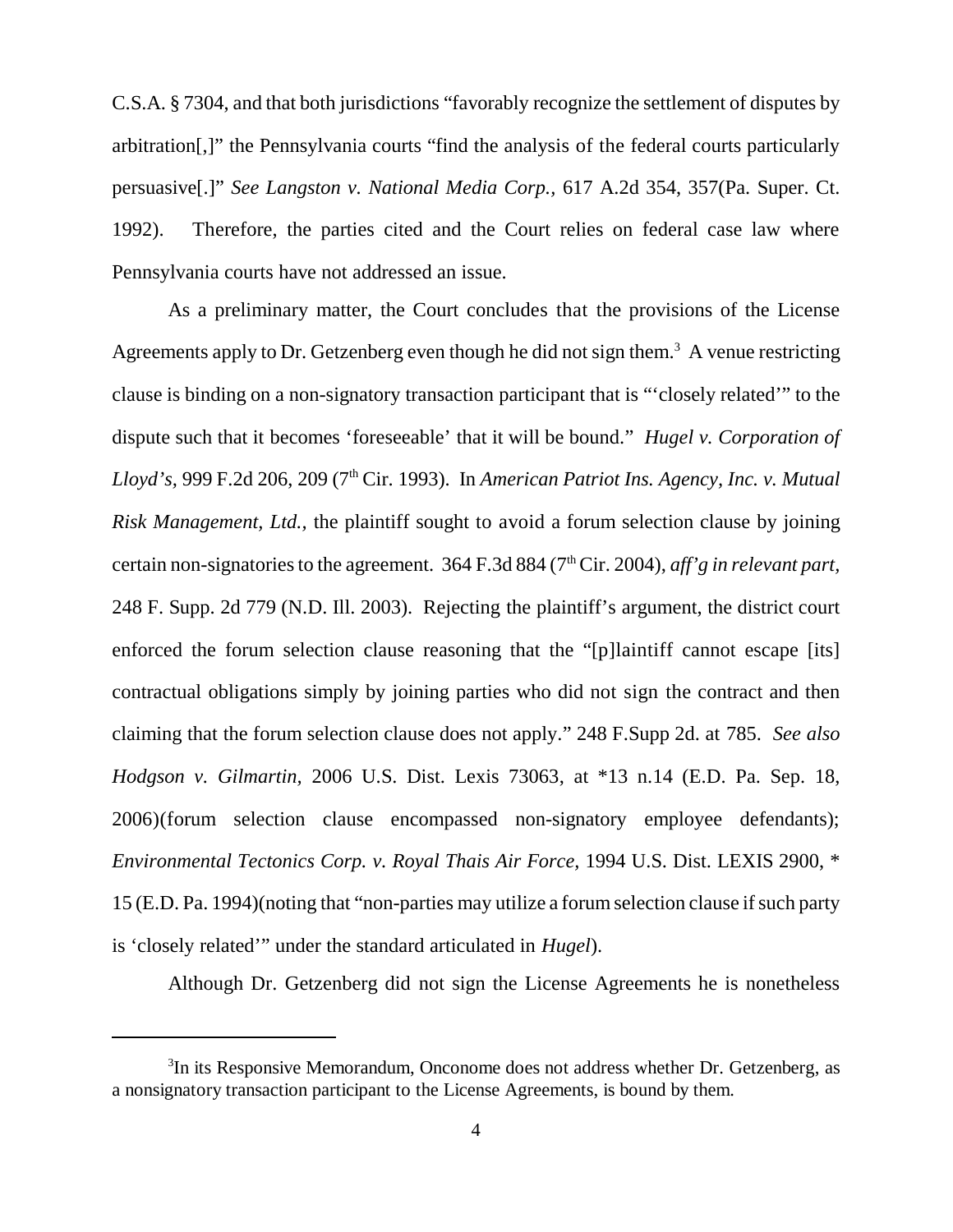"closely related" to and thus bound by both. *See Hugel,* 999 F.2d at 209*.* The License Agreements expressly refer to Dr. Getzenberg as having developed the subject prostate and colon licensed technologies, and list him as the "inventor." Both relate and exists exclusively because of his work. The complaint focuses on Dr. Getzenberg, during the two distinct periods of time when he was first an agent of Pittsburgh (2002 to December 2004) and then an agent of Johns Hopkins (after January 1, 2005). Therefore, the provisions of the License Agreements apply to him.

"If a valid arbitration agreement exists between the parties and appellants' claim is within the scope of the agreement, the controversy must be submitted to arbitration." *Messa v. State Farm Ins. Co*., 433 Pa. Super. 594, 600 (1994). *See also Smith v. Cumberland Group,* 687 A.2d 1167, 11-71-72 (Pa. Super. Ct. 1997). Onconome does not dispute the validity of the arbitration clause but argues that the instant complaint does not fall within its scope. The clause provides that:

> any and all claims, disputes or controversies arising under, out of, or in connection with this License Agreement . . . shall be resolved by a board of three (3) arbitrators in Pittsburgh, Pennsylvania . . . .

(C. Exhibit D, ¶ 10.1). The language of the arbitration clause in this case is almost identical to that in *Flightways Corp. v. Keystone Helicopter Corp.,* 331 A.2d 184, 185 (Pa. 1975) where the Court said that "[b]roader language would be difficult to contrive." The only difference appears to be that this clause substituted "in connection with" for "relating to." Thus Onconome treads uphill in arguing that its allegations are outside the arbitration clause.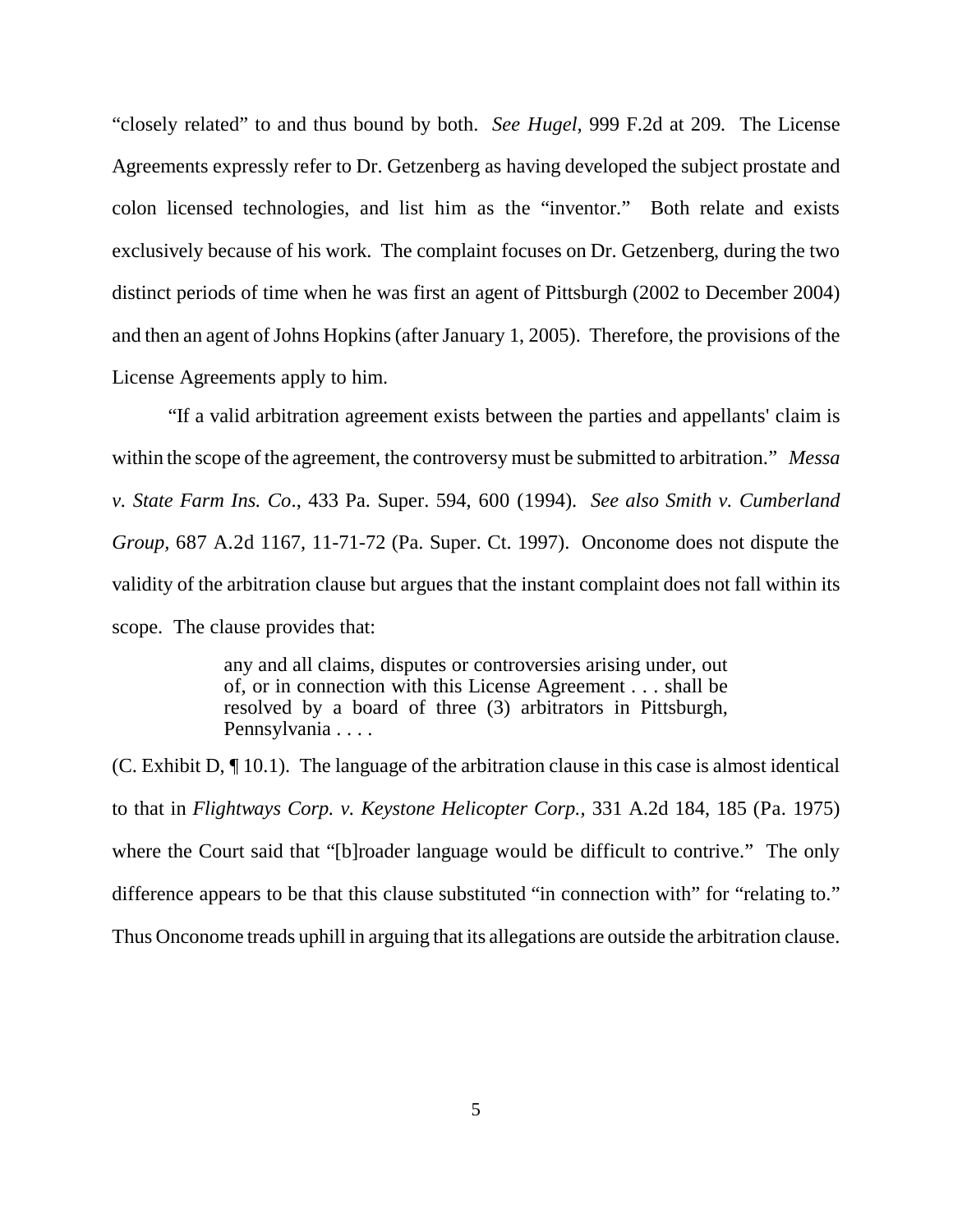Onconome emphasizes that there are no allegations in the complaint that defendants breached either License Agreement. This, however, is not the test. An arbitration clause is binding "so long as the underlying claims 'touch matters' covered by the arbitration clause . . . whatever the legal labels attached to them." *Brayman Construction Corporation v. Home Insurance Co.*, 319 F.3d 622, 626 (3<sup>rd</sup> Cir. 2003). In deciding whether the instant action is subject to the Prostate LA's broad arbitration clause, this Court will likewise disregard labels and consider the substance of Onconome's complaint.

Onconome argues that its claims of breach of contract, fraud, and fraudulent inducement are based on the Research Agreement, and relate to the Prostate LA and Colon LA only tangentially. According to Onconome, the lack of any language in the Research Agreement requiring arbitration reflects that the parties did not contemplate arbitrating claims arising from the Research Agreement. Dr. Getzenberg, on the other hand, argues that the instant complaint relates to the Prostate LA as Onconome has "attached the Prostate LA to its Complaint, . . . [and] has sought the recovery of alleged damages flowing from it. . . ." It is Dr. Getzenberg's position that Onconome cannot seek to recover monies paid pursuant to the Prostate LA, and at the same time avoid its broad arbitration clause.

The law favors Dr. Getzenberg's position. Where one agreement contains a broad arbitration clause and a related agreement is silent, arbitration is binding "so long as the underlying claims'touch matters' covered by the arbitration clause in a contract . . . whatever the legal labels attached to them." *Brayman,* 319 F.3d at 626. There, Brayman purchased a workers' compensation policy from the Home Insurance Company ("Home"). *Id.* at 623. The Policy did not have an arbitration clause. The parties then entered into a separate retrospective premium agreement ("RPA"), which required Brayman to pay Home a premium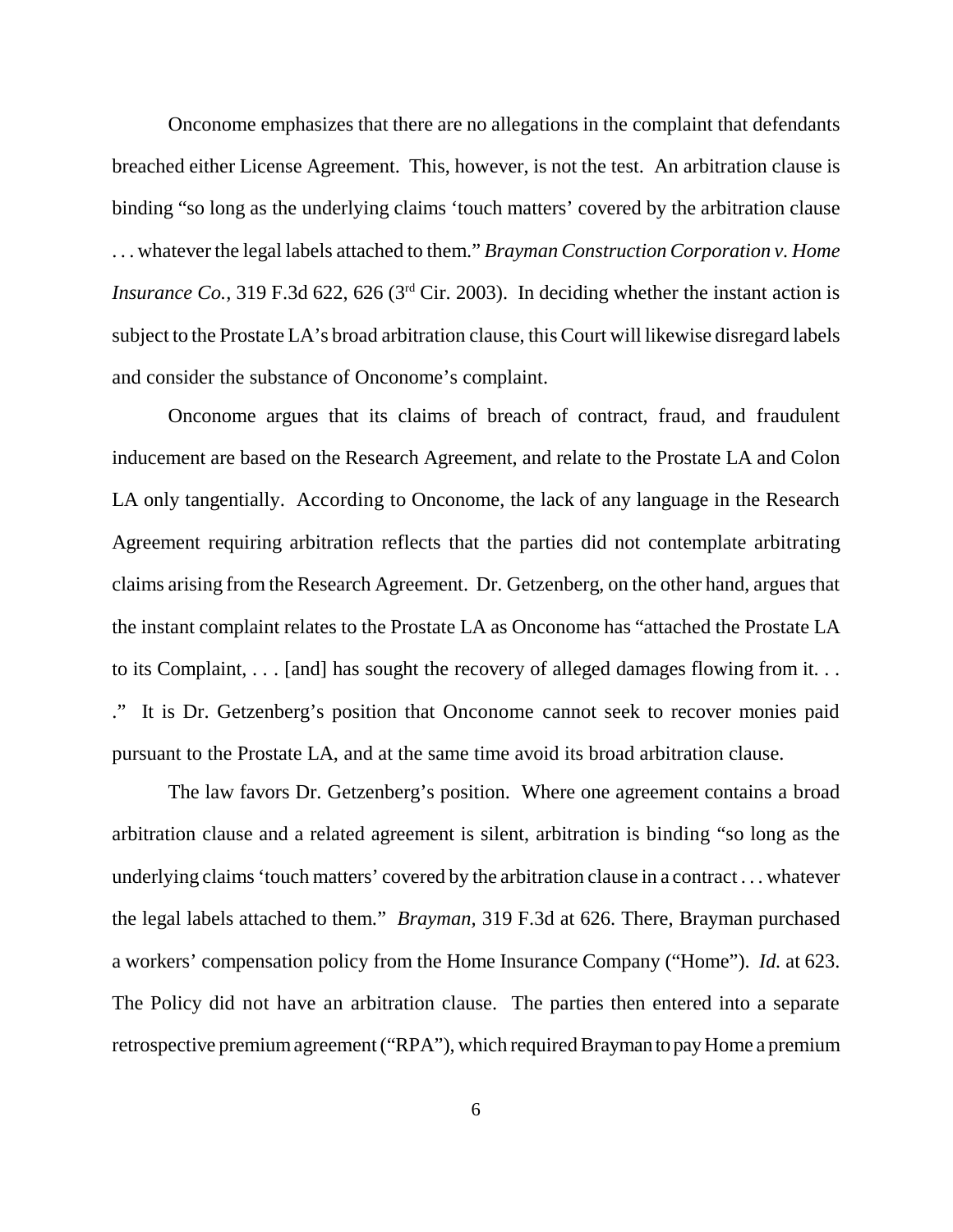whenever a claim under the Policy was paid. *Id.* The RPA also required mandatory arbitration for "any dispute . . . between the Company and the Insured with reference to the interpretation of [the RPA], or *their rights with respect to any transaction involved*." *Id.* at 625 (emphasis added). Home sought arbitration when Brayman refused to pay a premium due under the RPA. *Id* at 625*.* Brayman, in turn, sued Home in federal district court alleging bad faith and breach of Home's contractual obligations under the Policy. *Id.*

The district court stayed arbitration, however, the Third Circuit Court of Appeals reversed, holding that the "RPA's arbitrability provision is broad in scope, sweeping into its reach" Brayman's claims of bad faith and breach of the Policy. *Id.* at 625. Rejecting the argument that the dispute was not subject to arbitration because the claims arose under the Policy, not the RPA, the Court explained that even claims that "arose under" the policy nevertheless related to  $-e.g.,$  "touch[ed] matters" with  $-$  the RPA, and thus were within the scope of its arbitration provision. *Id.* at 626. Although the RPA provided that "nothing in [the RPA] shall modify, alter, or amend any of the terms or conditions of the Policies relating to the insurance afforded thereunder[,]" theCourt interpreted thislanguage narrowly tomean only that the RPA did not modify the insurance coverage afforded by the Policy. *Id.* Finally, the Court noted that there was "no language in the Policy that is incompatible with this cause of action being resolved in an arbitral forum." *Id.* 

Here, as in *Brayman,* the Court must determine whether claims arising from one agreement (the Research Agreement) that is silent as to arbitration, nonetheless are subject to arbitration pursuant to a contract (the Prostate LA) that requires it. It is clear that Onconome's complaint "touch[es] matters" covered by both License Agreements. The sole reason that the parties entered the Research Agreement was to establish a mechanism for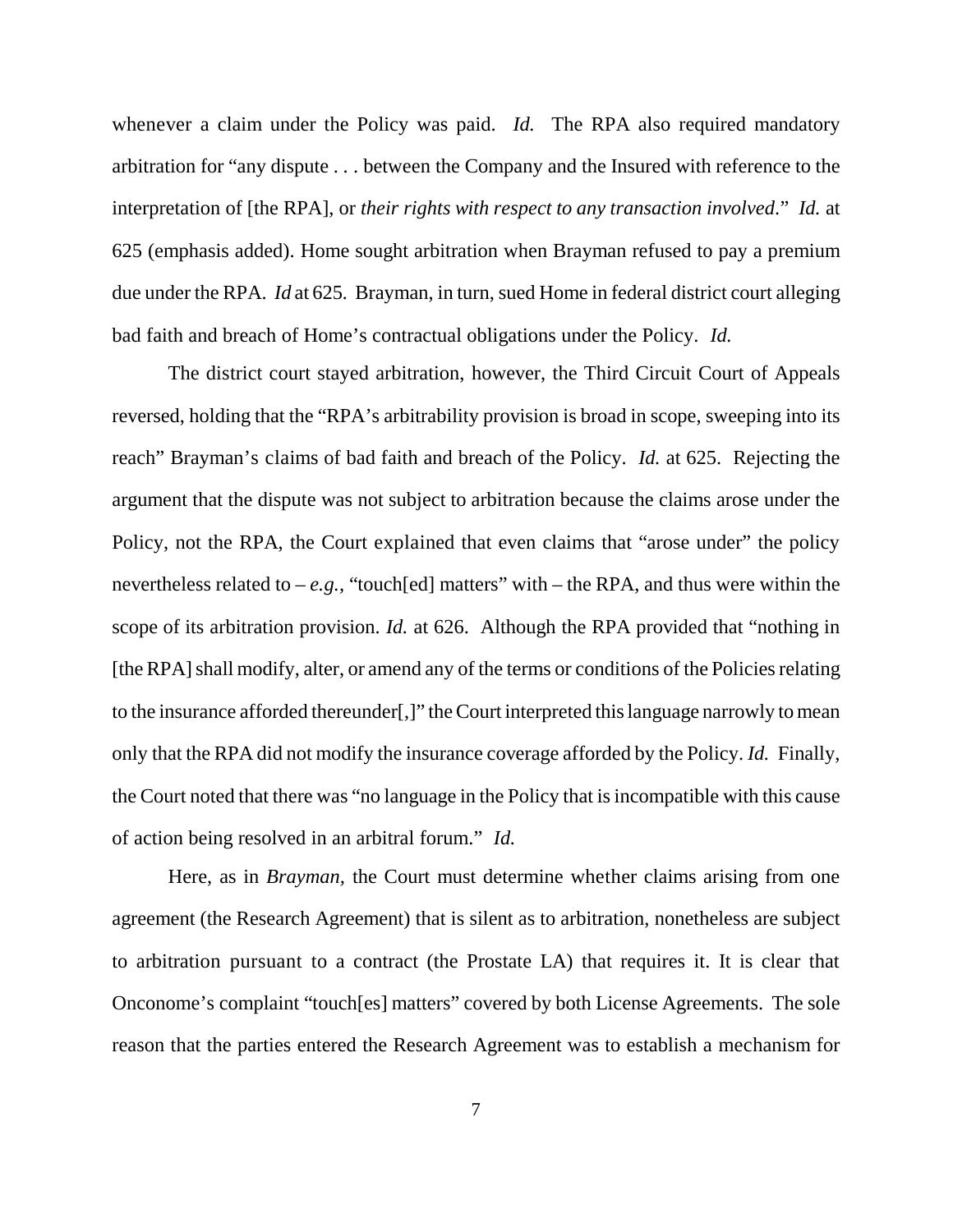Onconome to sponsor Dr. Getzenberg's research and development of the licensed technology subject to the Prostate LA, and when the Research Agreement was amended in March 31, 2003, the licensed technology subject to the Colon LA. As the purpose of the Research Agreement and its amendments was to fund Dr. Getzenberg's development of the cancer technologies licensed to Onconome, anything arising from the Research Agreement, including the claim for breach of contract, necessarily relates also to either the Prostate LA or the Colon LA, or to both. Nowhere in Onconome's complaint are there factual allegations arising from the Research Agreement alone.

The License Agreements are attached to the complaint and Onconome seeks to recover alleged damages flowing from them. Onconome alleges that the defendants "made false representations of material fact" and "Onconome relied on the misrepresentations, by inter alia, entering into the Research Agreements . . . and the LAs, and suffered damages as a direct result . . . ." Indeed, Onconome concedes that each License Agreement relates to its claims, stating that its complaint "touches lightly and equally on the Prostate LA and the Colon LA" and that the "Licensing Agreements figure in the Complaint . . . in that Onconome's payments under them comprise one of a number of expenditures that Onconome alleges it made in reliance on the misrepresentations." Furthermore, as in *Brayman,* the Research Agreement that Onconome claims was breached contains no language incompatible with arbitrating this complaint in Pittsburgh, Pennsylvania pursuant to the arbitration clause in the Prostate LA.

*Bouriez v. Carnegie Mellon University,* 359 F.3d 292 (3rd Cir. 2004), relied upon by Onconome, is distinguishable. The central issue there was whether Bouriez, an agent, was bound to arbitrate pursuant to an agreement to which his principal, Governors Refining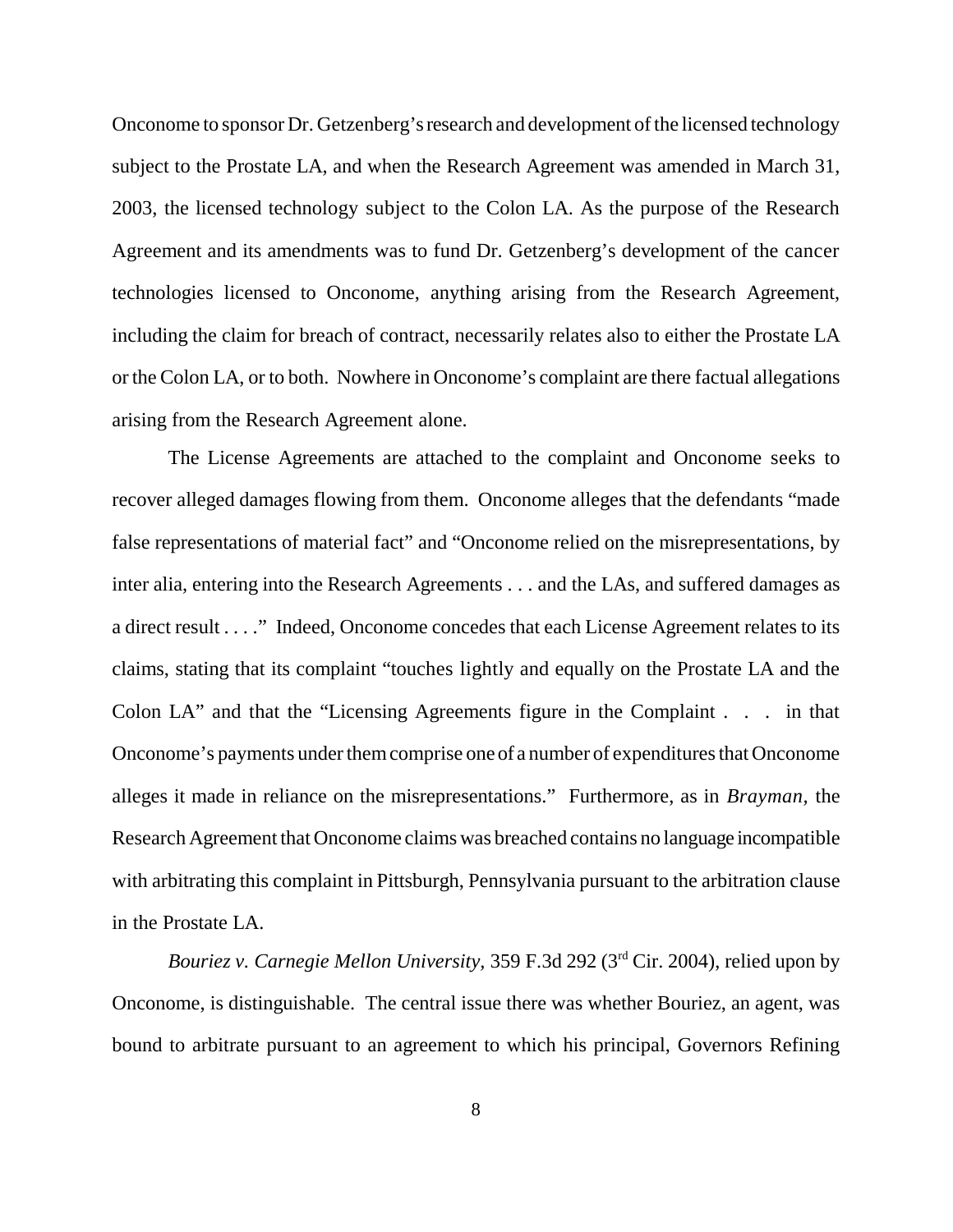Technologies ("Governors"), was a party. The Court held that it was error for the district court to require arbitration because Governors had entered the arbitration agreement several years before Bouriez became a shareholder of Governors, and thus, Governors had agreed to arbitrate without Bouriez's "actual, implied, or apparent authority." *Id.* at 294-95. Here, in contrast to *Bouriez,* there is no question of agency. Thus the arbitration clause applies.

The forumselection clause in the Colon LA also applies although forslightly different reasons. Although the parties have framed the issues on arbitration and the forum selection clauses as one-and-the-same, Pennsylvania law makes clear that the analysis for each question is somewhat different.

> [A] forum selection clause in a commercial contract between business entities is presumptively valid and will be deemed unenforceable only when 1) the clause itself was induced by fraud or overreaching; 2) the forum selected in the clause is so unfair or inconvenient that a party, for all practical purposes, will be deprived of an opportunity to be heard; or 3) the clause is found to violate public policy.

*Patriot Commer. Leasing Co. V. Kremer Rest. Enters., LLC*, 915 A.2d 646, 651 (Pa. Super. Ct. 2006).

Instead of following the framework set forth in *Kremer*, Onconome repeats the argument that the instant complaint relates primarily to the Research Agreement. As with the Prostate LA, this argument fails because, as discussed above, anything arising from the Research Agreement necessarily relates also to either the Colon LA or the Prostate LA, or to both; thus the question of whether the Colon LA's forum selection clause applies does not turn on Onconome's labels. *See IDT Crop v. Clariti Carrier Servs.,* 772 A.2d 1019, (Pa. Super. Ct. 2001) (holding that non-contractual claims based on theories of alter ego and unjust enrichment arise from the alleged contractual relationship and thus are subject to the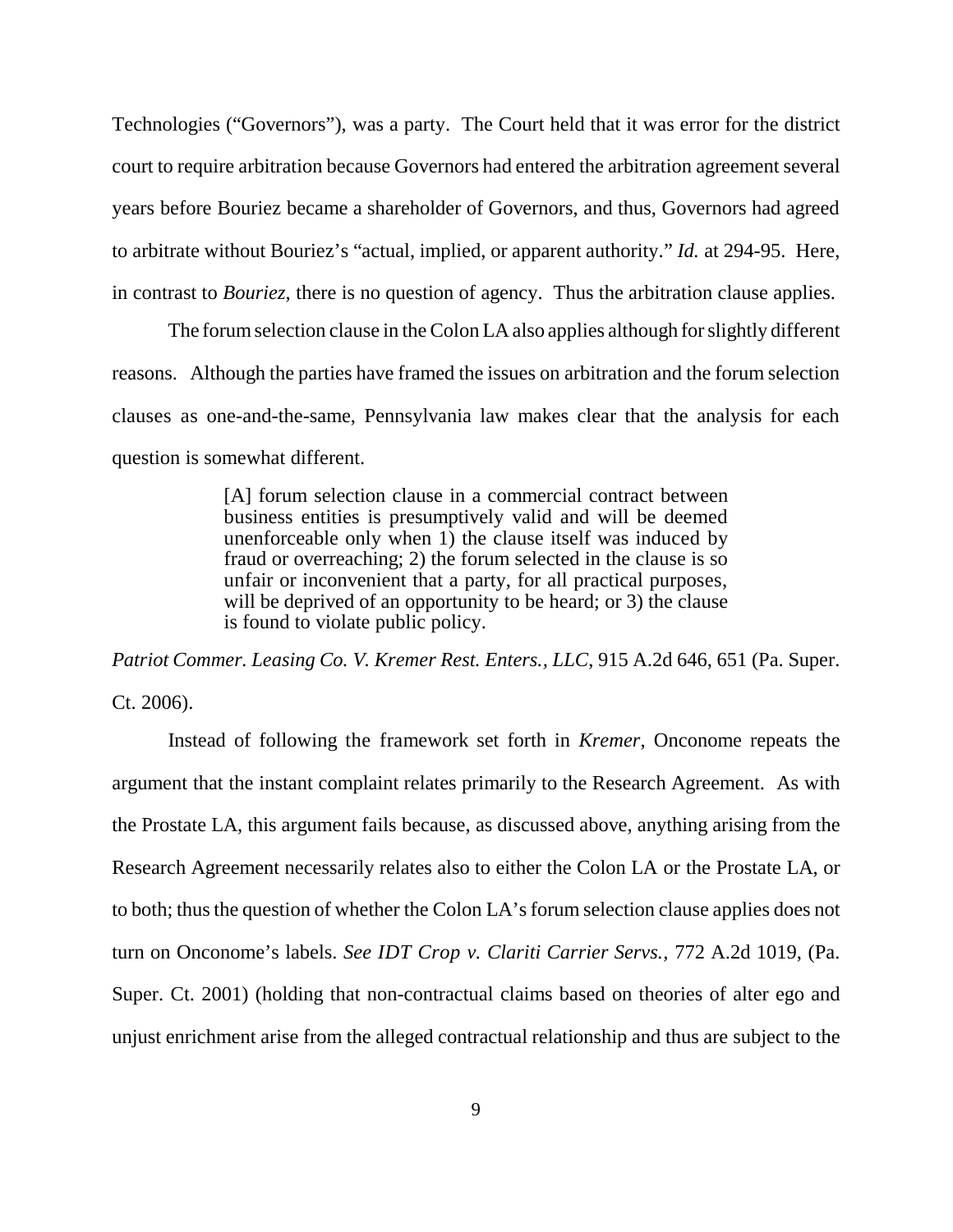contract's forum selection clause); *Cresent Int'l, Inc. v. Avatar Communities, Inc.,* 857 F.2d 943, 944-45 (3rd Cir. 1988)(held "pleading alternate non-contractual theories is not alone enough to avoid a forum selection clause if the claims asserted arise out of the contractual relation and implicate the contract's terms.")

Onconome does not argue that the forum selection clause was procured by fraud or that it violates public policy and Onconome's claim that enforcement of the forum selection clause "would lead to chaos in the enforcement of Onconome's rights," does not amount to a claim that enforcement of the clause is "so unfair or inconvenient that a party, for all practical purposes, will be deprived of an opportunity to be heard." *Kremer,* 915 A.2d at 651. "Mere inconvenience or additional expense is not the test of unreasonableness since it may be assumed that the plaintiff received under the contract consideration for these things." *Central Contracting Co. v. C.E. Youngdahl & Co.,* 209 A.2d 810, 816 (Pa. 1964). Rather, "[i]f the agreed upon forum is available to a party and said forum can do substantial justice to the cause of action then that party should be bound by his agreement." *Id.* There is no question that the Pennsylvania courts can do substantial justice to the claim.

Onconome argues that the License Agreements do not apply to the instant case because if they did it would "lead[] to confusion and contradiction concerning the parties' intent, and would lead to chaos in the enforcement of Onconome's rights." Onconome argues that the clauses conflict with each other and the Research Agreement "and thus can apply only to the individual agreement in which [each] clause appears." That the Prostate LA requires arbitration, and the Colon LA venue in Pennsylvania, however, reflects only that two sophisticated parties entered into two separate agreements containing different conflict resolution provisions. *See Kremer*, 915 A.2d at 651 ("[A] forum selection clause in a